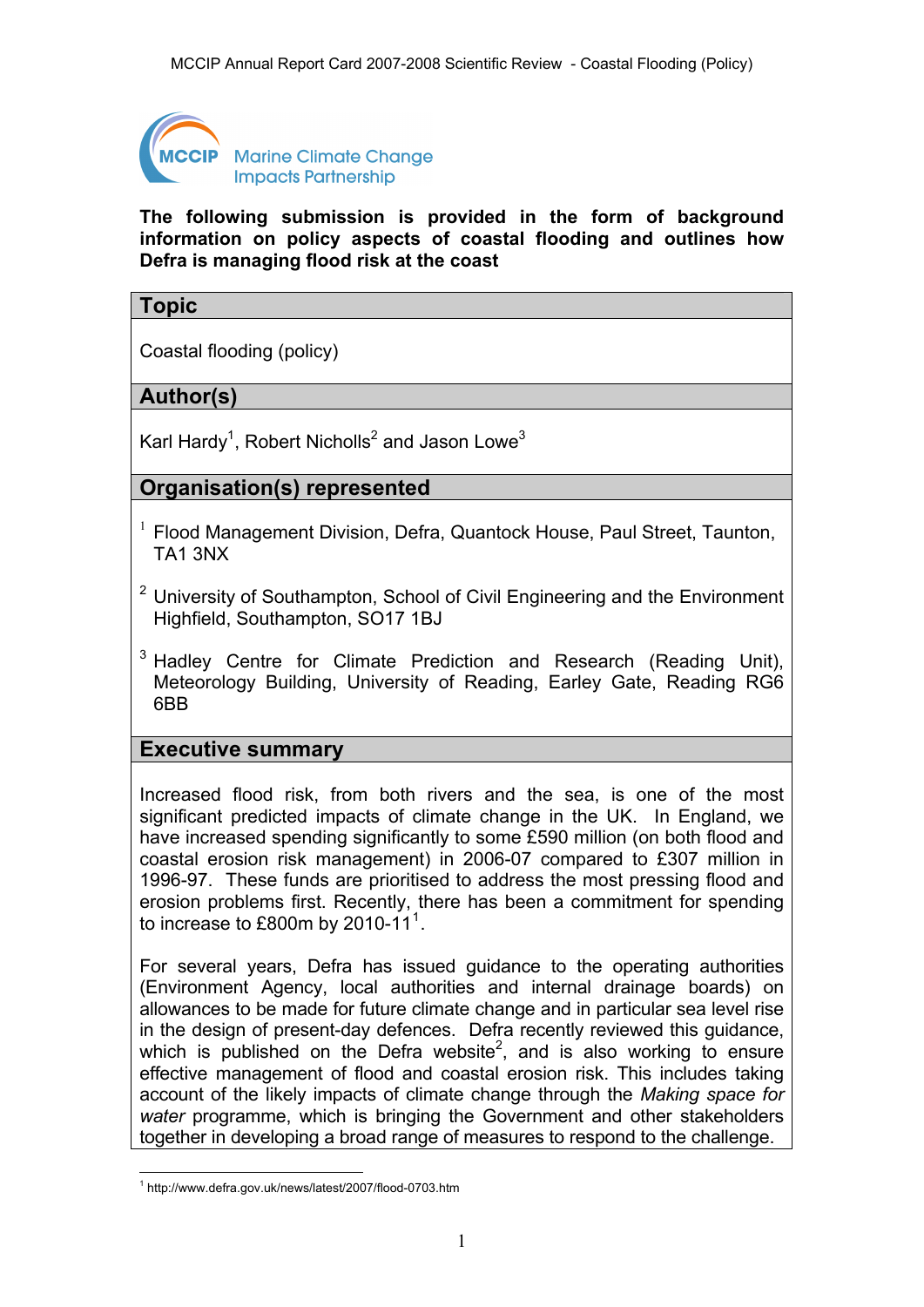An ongoing programme of research managed jointly between Defra and the Environment Agency is considering climate change impacts associated with Flood and Coastal Erosion Risk Management (FCERM). In addition, Defra is working closely with UK Climate Impacts Programme (UKCIP) and Met Office Hadley Centre to develop the next package of climate change information. Updates of this work are given below.

### **Defra Supplementary Guidance on Climate Change Impacts**

In October [2](#page-1-0)006, Defra published revised supplementary guidance<sup>2</sup> to advise the flood and coastal erosion risk management community to plan for the long term, and consider climate change impacts based on the latest information available at the time. The advice reflects the assumption that sea levels will rise as a result of the climate change already locked into the global system, in addition to further rises from future emissions.

This new guidance, building on previous climate change guidance issued by the Department, and supporting DCLG's Planning Policy Statement 25, will assist authorities in calculating when and how best to build allowances for climate change and sea level rise into their flood and coastal erosion risk management plans, and offers examples of how to adapt to climate change.

Extending the timescale to be considered from 50 to over 100 years will help operating authorities examine the appropriate response necessary to adapt to the risks and uncertainties of climate change. Authorities will consider whether it is necessary for currently planned flood defences to take account of future anticipated sea level rise, or alternatively whether to build defences now that are easily adaptable in the future. In many cases, this will result in spending on projects in a phased approach over the lifetime of the project, rather than paying for protection from the largest estimates of sea level rise too early.

As well as higher sea levels, climate change could lead to an increase in the severity and frequency, and a change in the path of storms that result in sea level extremes and large rainfall events affecting river catchments and urban surface water flooding. The new guidance also includes updated allowances for these events.

The new guidance does not make provision for additional sea level rise due to an enhanced contribution from Greenland ice melt $3$  or other factors, beyond those considered by the IPCC Third Assessment report, or for any potential change in sea surge. At present there is still significant uncertainty associated with these impacts and further evidence is needed before making changes to guidance that would have a significant impact on how we invest now, particularly since the most significant changes would not take effect until well into the latter part of the century

1

<sup>&</sup>lt;sup>2</sup> http://www.defra.gov.uk/environ/fcd/pubs/pagn/default.htm

<span id="page-1-1"></span><span id="page-1-0"></span><sup>&</sup>lt;sup>3</sup> Ridley, J., P. Huybrechts, J.M. Gregory, J. Lowe (2005). Elimination of the Greenland ice sheet in a high-CO2 climate, Journal of Climate, 18(17), 3409-3427.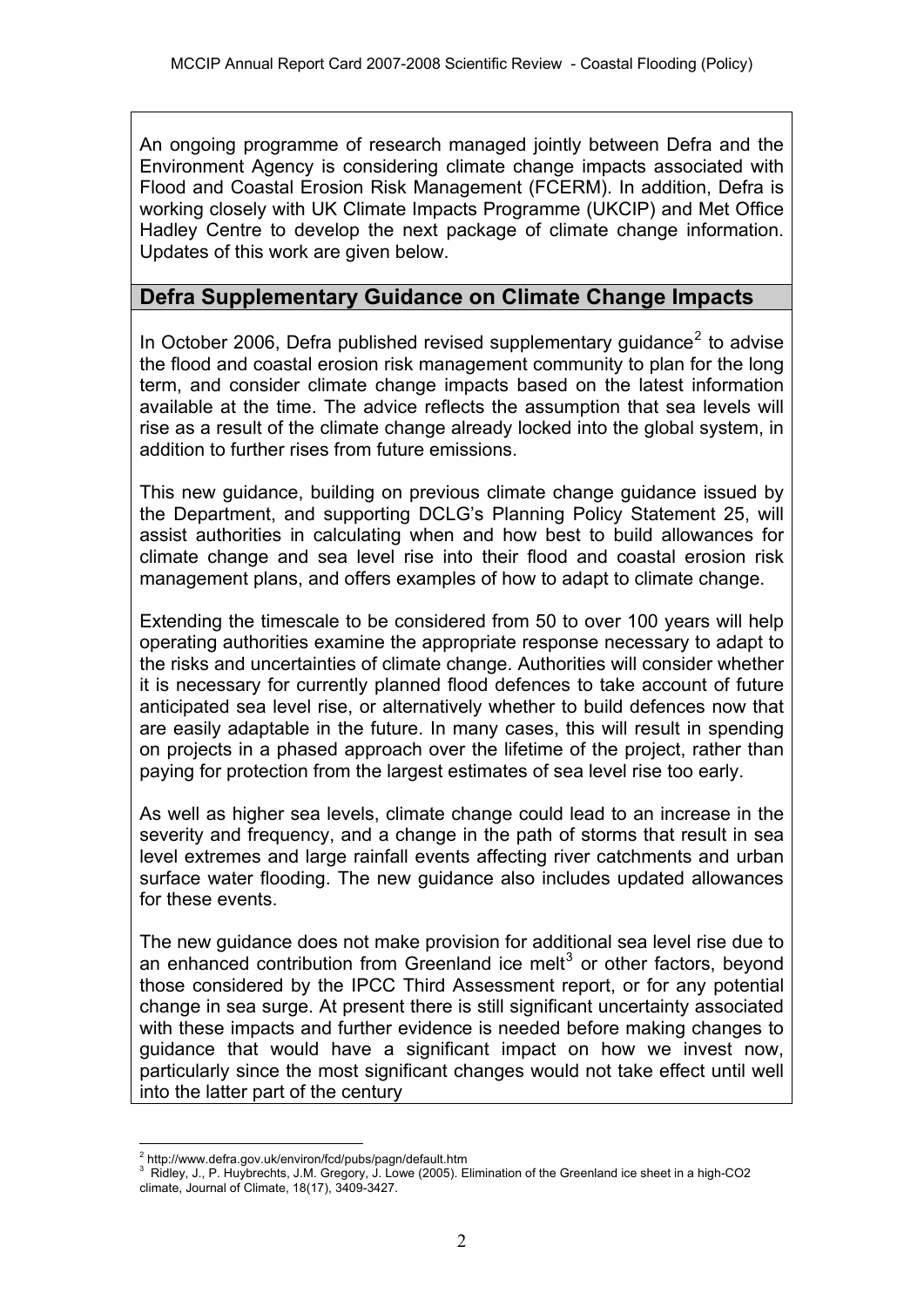In April 2007 the Intergovernmental Panel on Climate Change Fourth Assessment 'Summary for Policymakers'<sup>[4](#page-2-0)</sup> presented a review of sea level rise predictions with a narrower quantitative range of model-based estimates of future sea-level rise, compared to the Third Assessment, but with some less quantified caveats about the possible rise, especially at the high end. The report considers the global effects of climate change on sea levels and related uncertainties, whilst there are further uncertainties in considering regional ocean level changes such as the NW Atlantic Ocean that are relevant to the UK. Work is currently ongoing on these regional impacts. In line with advice from the UK Climate Impacts Programme (UKCIP), the supplementary guidance still represents a reasonable approach for coastal planning. It will be reviewed and revised as necessary following the publication of new climate change scenarios for the UK by UKCIP in late 2008.

# **UKCIP08 and Flood and Coastal Erosion Risk Management**

In 2008, UKCIP will publish the next set of climate change scenarios for the UK, titled 'UK 21st Century Climate Change Scenarios', (or UKCIP08 for short). These new scenarios will replace the scenarios published in 2002 (known as UKCIP02) and represent a significant advance in the science base to explore climate change impacts and appropriate responses.

The UKCIP08 deliverables will provide FCERM users with:

- Increased resolution of climate change scenario data in space and time
- Information presented in probabilistic terms
- Indication (not a prediction) of differences in conditions at regional and local levels.

However, it is important to understand how FCERM practitioners and decision makers may use these new results and whether an improved quantification of the uncertainty can be used to improve future, major long-term capital investments. Clearly, such an assessment must also acknowledge remaining unknowns and attempt to avoid less than optimum decision-making and its associated costs.

It is also necessary to consider whether any gains in certainty would be worthwhile set against the potential risks and implications for Defra / EA policy and programming of inappropriate decision making and the costs of analysis associated with use of the UKCIP08 package by operating authorities and consultants for individual projects or programmes.

<span id="page-2-0"></span> $\frac{1}{4}$ http://www.ipcc.ch/WG1\_SPM\_17Apr07.pdf